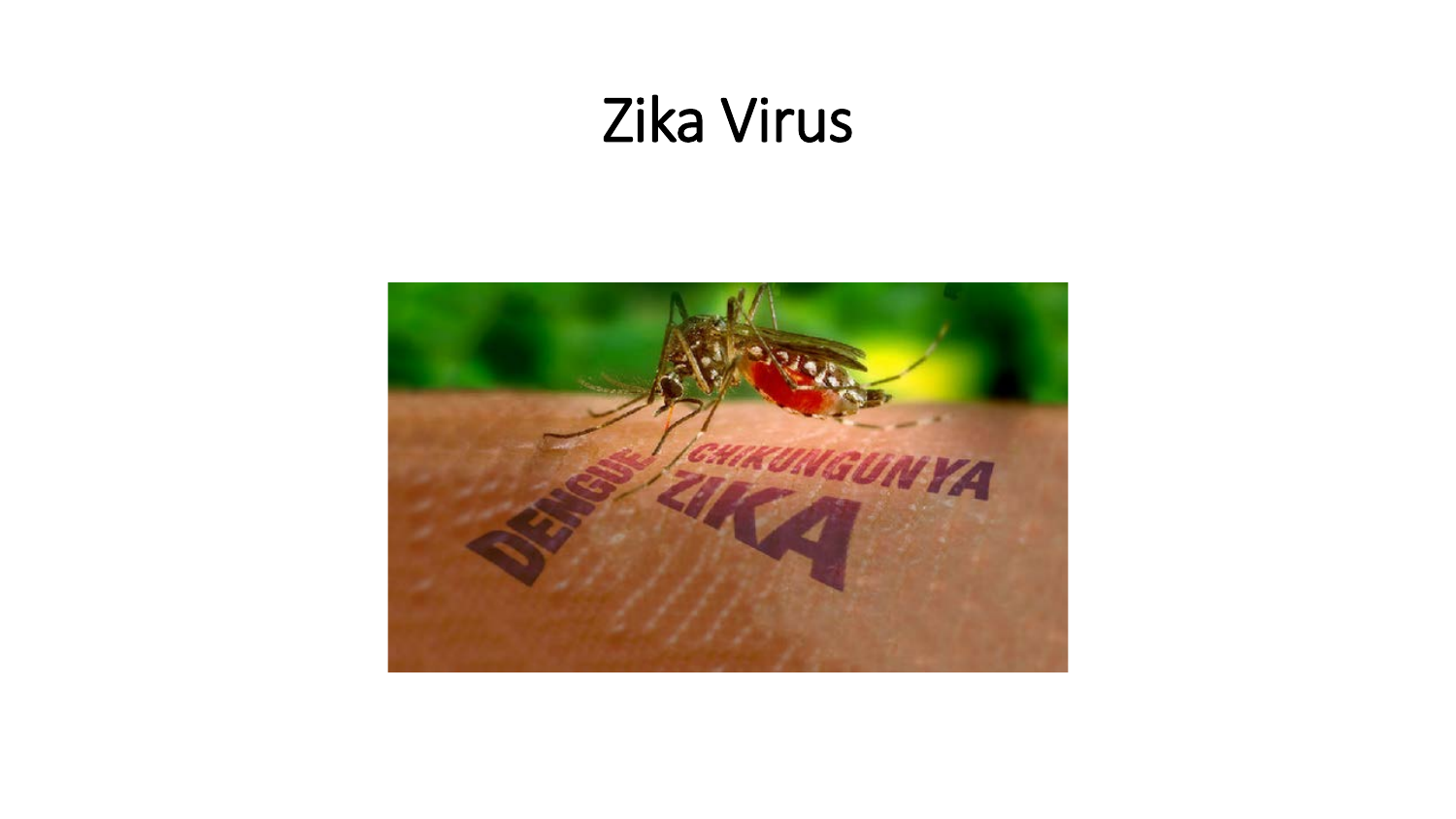#### **Symptoms**

- The most common symptoms of Zika are fever, rash, joint pain, or conjunctivitis (red eyes). Other common symptoms include muscle pain and headache. About 1 in 5 people infected with Zika virus become symptomatic. Characteristic clinical findings are acute onset of fever with maculopapular rash, arthralgia, or conjunctivitis. Other commonly reported symptoms include<br>myalgia and headache. Clinical illness is usually mild with symptoms lasting for several days to a week. Severe disease requiring hospitalization is uncommon and case fatality is low. However, there have been cases of Guillain-Barre syndrome reported in patients following suspected Zika virus infection.
- The incubation period (the time from exposure to symptoms) for Zika virus disease is not known, but is likely to be a few days to a week.
- The illness is usually mild with symptoms lasting for several days to a week.
- Zika virus usually remains in the blood of an infected person for a few days but it can be found longer in some people.
- Severe disease requiring hospitalization is uncommon.
- Deaths are rare.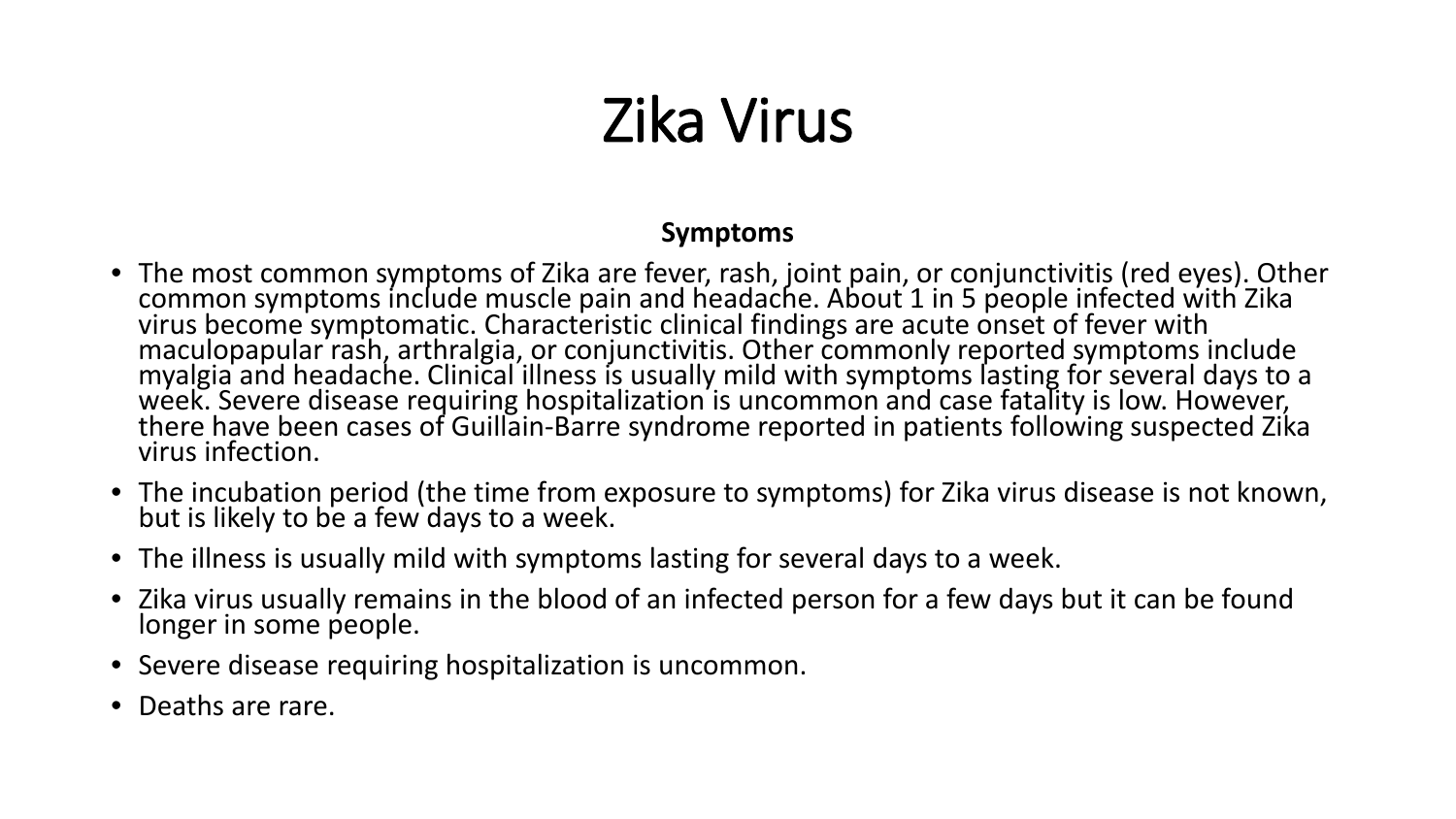### **Diagnosis**

- The symptoms of Zika are similar to those of [dengue](http://www.cdc.gov/dengue/) and [chikungunya](http://www.cdc.gov/chikungunya/index.html), the diseases spread through the same mosquitoes that transmit Zika.
- If you have recently traveled, tell your healthcare provider when and where you traveled.
- Your healthcare provider may order blood tests to look for Zika or other similar viruses like dengue or chikungunya.
- During the first week after onset of symptoms, Zika virus disease can often be diagnosed by<br>performing reverse transcriptase-polymerase chain reaction (RT-PCR) on serum. Virus-specific<br>IgM and neutralizing antibodies typic cross-reaction with related flaviviruses (e.g., dengue and yellow fever viruses) is common and may be difficult to discern. Plaque-reduction neutralization testing can be performed to measure virus-specific neutralizing antibodies and discriminate between cross-reacting antibodies in primary flavivirus infections.
- There are **no commercially available diagnostic tests** for Zika virus disease. Zika virus testing is performed at the CDC Arbovirus Diagnostic Laboratory and a few state health departments.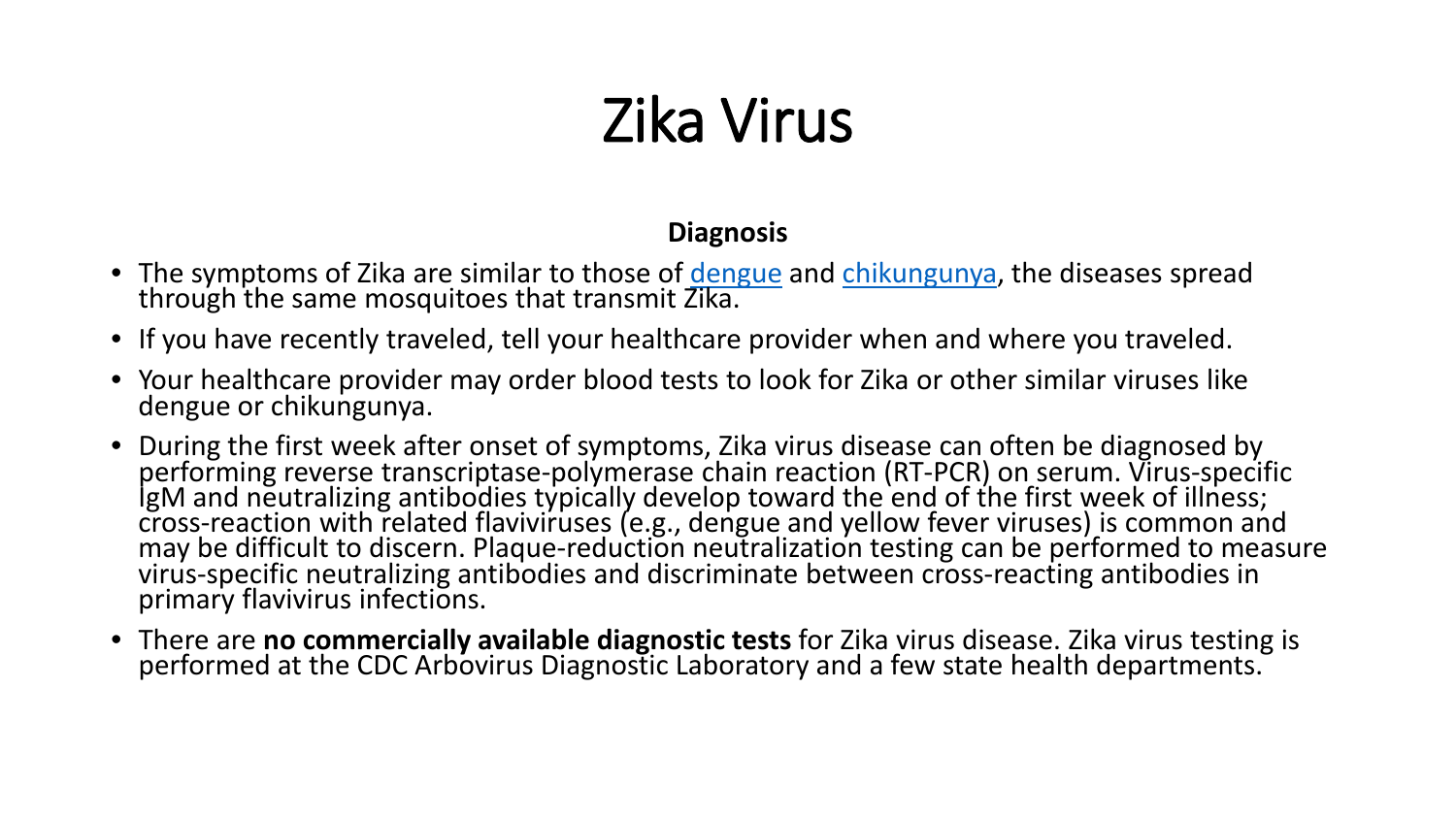#### **Treatment**

- No vaccine or medications are available to prevent or treat Zika infections.
- Treat the symptoms:
	- Get plenty of rest.
	- Drink fluids to prevent dehydration.
	- Take medicine such as acetaminophen to relieve fever and pain.
	- Do not take aspirin and other non-steroidal anti-inflammatory drugs (NSAIDs), like ibuprofen and naproxen. Aspirin and NSAIDs should be avoided until dengue can be ruled out to reduce the risk of hemorrhage (bleeding). If you are taking medicine for another medical condition, talk to your healthcare provider before taking additional medication.
- If you have Zika, for the first week of your illness.
	- During the first week of infection, Zika virus can be found in the blood and passed from an infected person to another mosquito through mosquito bites.
	- An infected mosquito can then spread the virus to other people.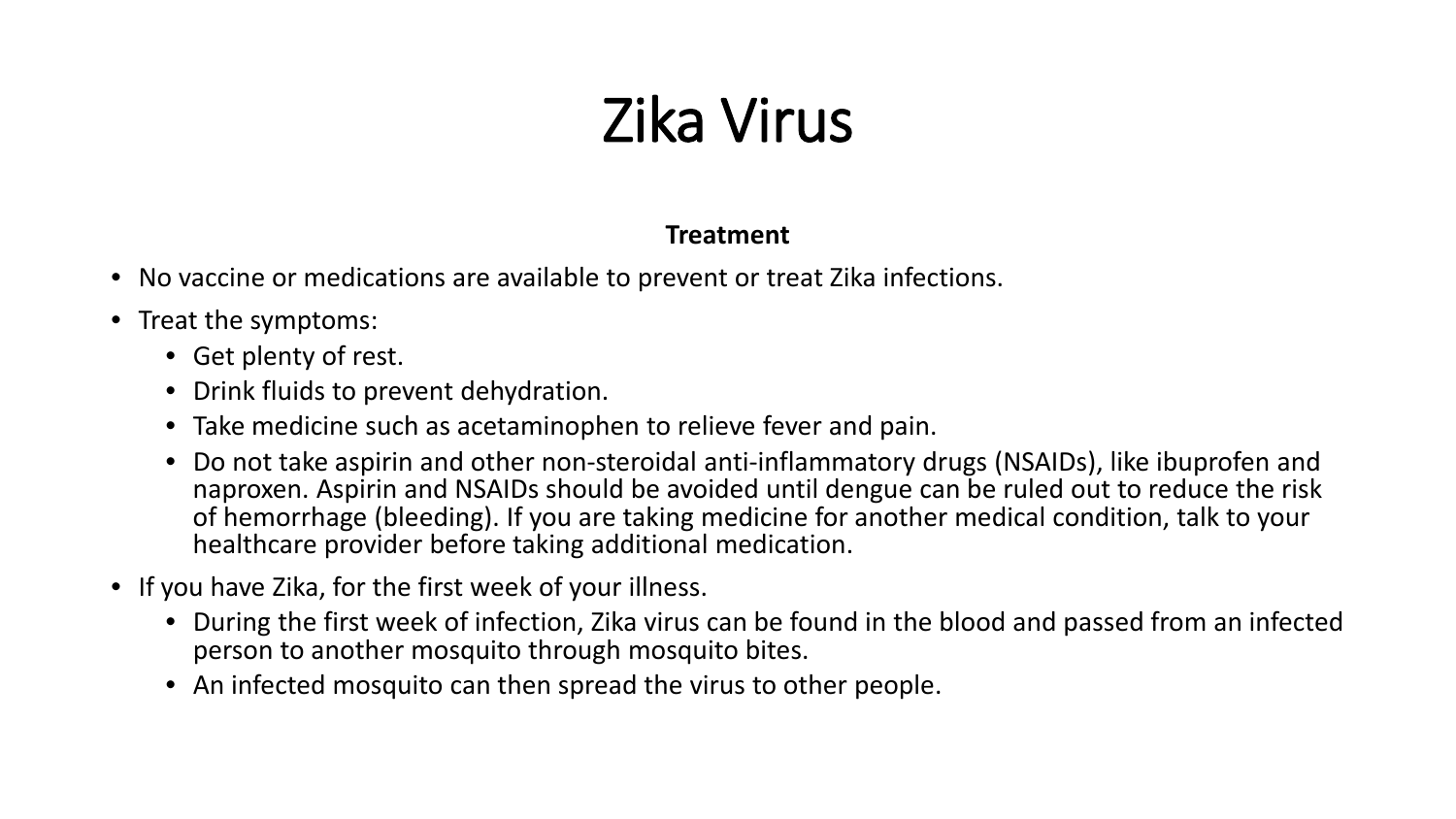### **Modes of Transmission**

- Zika virus is a single-stranded RNA virus of the *Flaviviridae* family, genus *Flavivirus*. Zika virus is transmitted to humans primarily through the bite of an infected *Aedes* species mosquito. The mosquito vectors typically breed in domestic water-holding containers; they are aggressive daytime biters and feed both indoors and outdoors near dwellings. Nonhuman and human primates are likely the main reservoirs of the virus, and anthroponotic (human-to-vector-to-human) transmission occurs during outbreaks.
- Perinatal, in utero, and possible sexual and transfusion transmission events have also been reported. Zika virus RNA has been identified in asymptomatic blood donors during an ongoing outbreak.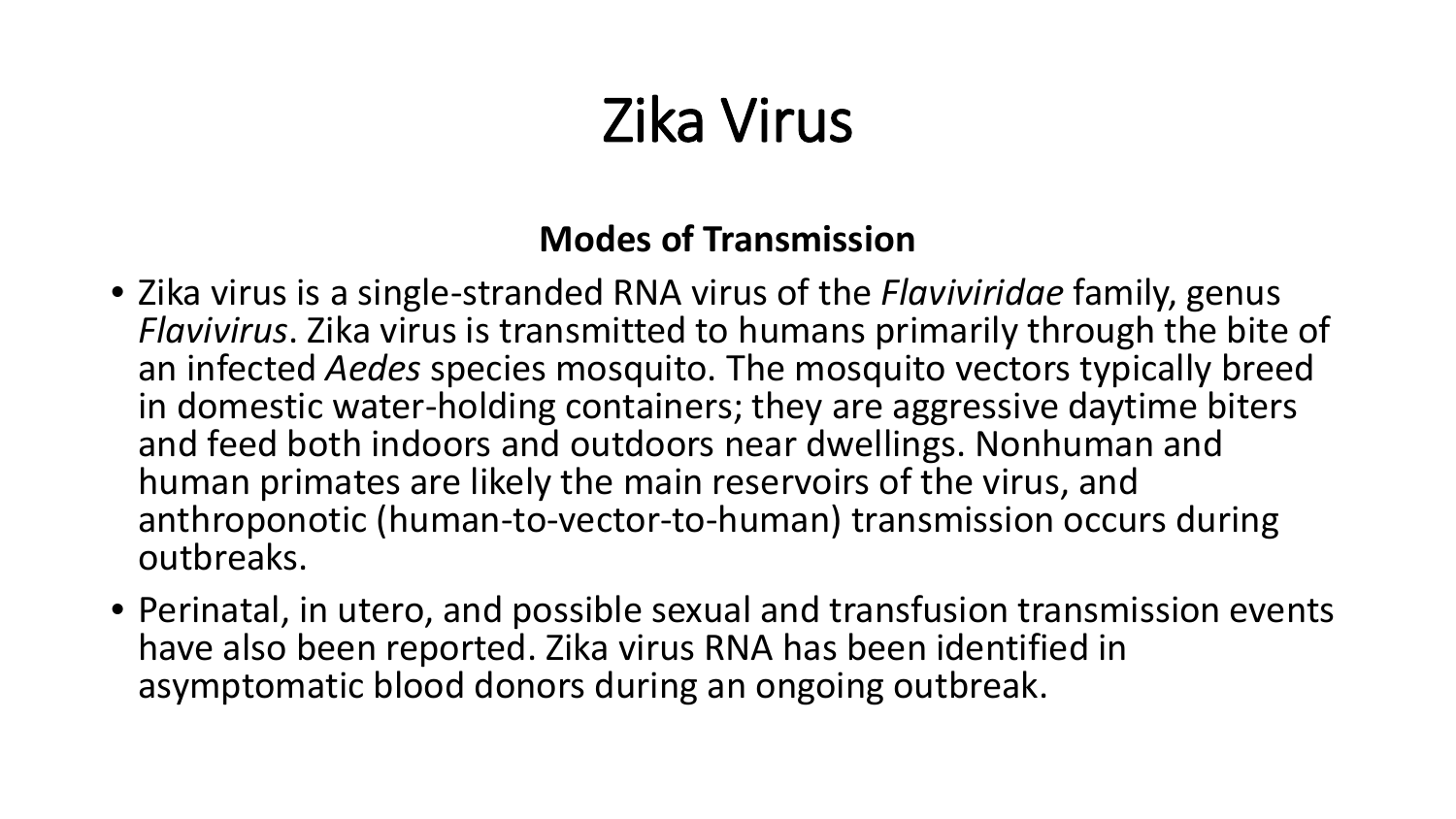#### **Prevention**

- No vaccine exists to prevent Zika virus disease (Zika).
- Prevent Zika by avoiding mosquito bites (see below).
- Mosquitoes that spread Zika virus bite mostly during the daytime.
- Mosquitoes that spread Zika virus also spread dengue and chikungunya viruses.
- Wear long-sleeved shirts and long pants.
- Stay in places with air conditioning or that use window and door screens to keep mosquitoes outside.
- Sleep under a mosquito bed net if you are overseas or outside and are not able to protect yourself from mosquito bites.
- Use [Environmental Protection Agency \(EPA\)-registered](http://www.epa.gov/insect-repellents/find-insect-repellent-right-you) insect repellents. All EPA-registered insect repellents are evaluated for effectiveness.
- If you have a baby or child:
	- Do not use insect repellent on babies younger than 2 months of age.
	- Dress your child in clothing that covers arms and legs, or
	- Cover crib, stroller, and baby carrier with mosquito netting.
	- Do not apply insect repellent onto a child's hands, eyes, mouth, and cut or irritated skin.
	- Adults: Spray insect repellent onto your hands and then apply to a child's face.
- During the first week of infection, Zika virus can be found in the blood and passed from an infected person to another mosquito through mosquito<br>bites. An infected mosquito can then spread the virus to other people.
- To help prevent others from getting sick, avoid mosquito bites during the first week of illness.